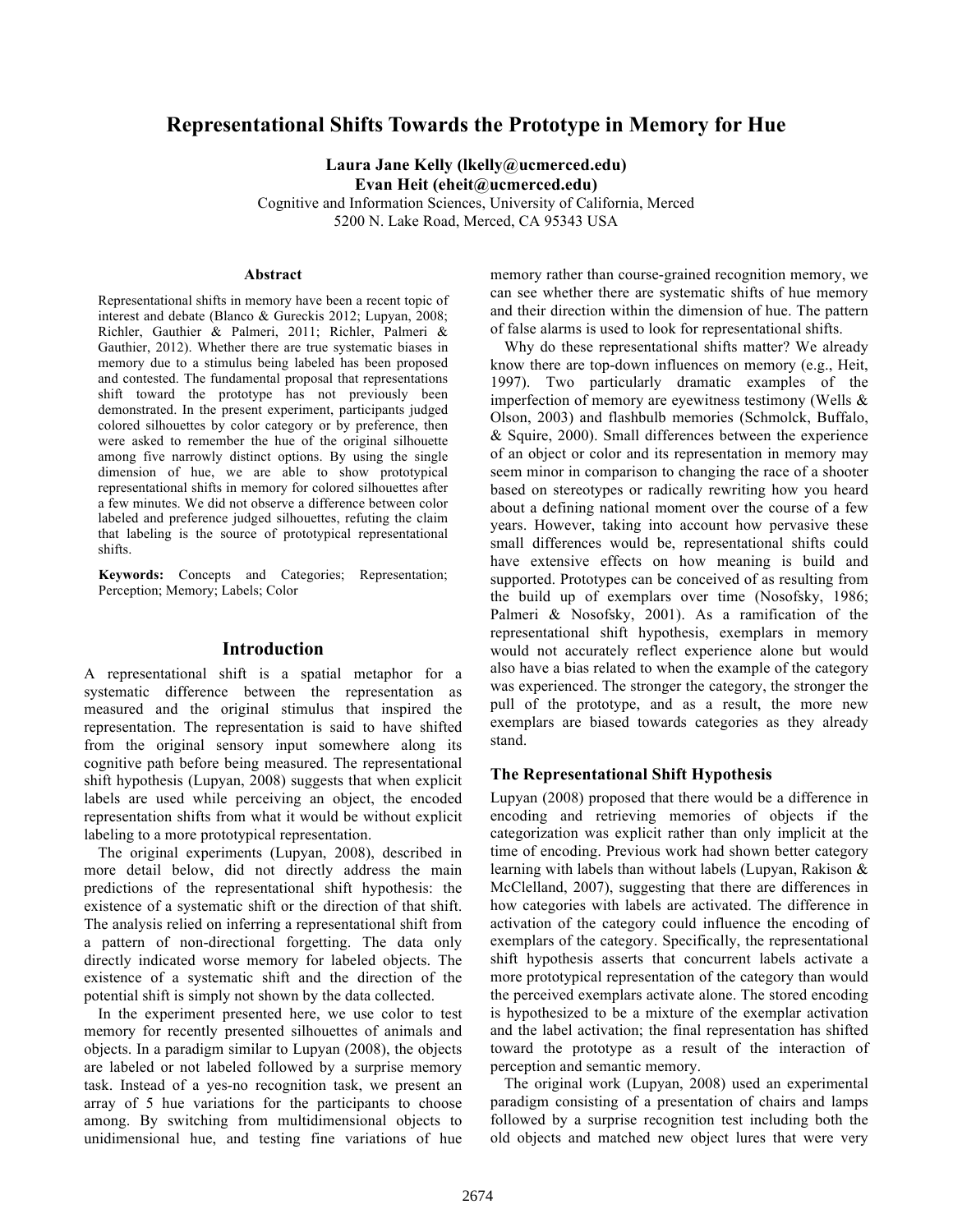similar to the old objects. There were two conditions, category judgments and preference judgments. During the initial presentation of the objects, each object was either judged to be a chair or lamp, or was judged to be liked or disliked. The results were then analyzed in terms of both hits and false alarms. Lower hit rates for the categorically judged objects than for the preference judged objects were taken to indicate a distorted or shifted memory. High false alarm rates, on the other hand, would have been taken to indicate overall poor memory. The results showed the predicted lower hit rate without a higher false alarm rate in the category judgment condition but not in the preference judgment condition. This pattern of forgetting was taken to be evidence for the representational shift account.

### **Challenges to a Representational Shift Account**

Not all researchers accept the representational shift hypothesis. An alternative hypothesis to explain the low hit rates (Lupyan, 2008) is depth of processing. A depth of processing account predicts both high false alarm rates and low hit rates for the category judgment condition because only minimal exemplar specific information would be encoded for categorical judgments but more detailed information about each exemplar would be processed and encoded for preference judgments. Follow-up experiments explored this idea using additional judgment conditions of location (Richler, Gauthier & Palmeri, 2011) and of orientation (Blanco & Gureckis, 2012). They tested whether a preference judgment simply forces more fine-grained processing of an object than a category judgment does, leading to more detailed encodings. The location and orientation judgments were not expected to require as much processing of the actual item as preference judgments. According to the representational shift hypothesis, if labeling forces a more typical encoding than non-labeling, then a category judgment should result in the lower hit rates without a change in false alarms while preference, location and orientation judgments should all have higher false alarm rates. The labeling conditions did not uniformly create lower hit rates than non-labeling conditions. The hit rates were only lower in comparison to the preference condition supporting depth of processing.

Richler, Palmeri, and Gauthier (2012) tested the representational shift hypothesis, or labeling effect, against a paradoxical production effect (MacLeod, Gopie, Hourihan, Neary & Ozubko, 2010) which is characterized by more distinct and accurate memory for vocally named words and objects. Explicit category responses by button push, by silent labeling, and by verbal labeling were contrasted with preference judgments using the same surprise recognition memory test paradigm as Lupyan (2008). Richler et al. found varying levels of memory strength. Verbal labeling was remembered most accurately, then preference, followed by silent naming, with button press categorization being the least strong. The pattern of forgetting along with the pattern of accurate memory was used to support the distinctiveness

of processing account which emphasizes the uniqueness of features over depth of processing

In each of these follow-up experiments, the pattern of forgetting was used to support a depth of processing account.

### **But What About the Shifts?**

There is now one set of experiments in favor of the representational shift hypothesis and three sets opposed. However, none of these experiments truly get at the main prediction of the representational shift hypothesis: a stimulus processed with overt categorization will undergo a shift where the encoded representation in memory will be more prototypical than the original stimulus. The literature accepts an effect that is only implied, arguing about its cognitive mechanism rather than its existence. Rather than looking at the absence of recognition and trying to infer what processes could result in poor recognition memory, we can instead look at patterns of recognition to see if the encoding has shifted and by how much which should lead more straightforwardly to possible underlying processes. One way to go about looking at the shifts is to move the categorization and subsequent shifts onto a single dimension, in this case the hue dimension, rather than trying to infer shifts in chair-versus-lamp space, with multiple unknown dimensions.

## **Hue Perception and Memory**

In psychological color research, it has been found that there is a near universal progression of basic color names (e.g., Berlin & Kay, 1969) and optimized focal or prototypical shades of color within a named category (e.g., Regier & Kay, 2009). This has led to further research looking at categorical perception where colors are labeled differently based on their relation to the focal colors and the color boundaries of their language's color categories (e.g., Kay & Kempton, 1984). An implication of this literature is that colors are not always experienced the same even if they are objectively the same wavelength of light. A speaker of Russian will see two shades as more different from each other when they cross the boundary between the Russian *light blue* and *dark blue* basic categories than an English speaker who would categorize them both as *blue* (Winawer et al., 2007). Color space has a distorted topography of similarity and difference based on the categories applied to it.

As implied by the term categorical perception, it is tempting to conclude that there is always an issue of categorization at play with color perception. We routinely perceive colors to be different than they actually are as in these color perception tasks. However, in the psychophysics literature, hue is highly memorable. Hue is one of three dimensions along with lightness and saturation that are used to describe color. Under some circumstances, participants can quite accurately reproduce the hue that they have just seen (Pérez-Carpinell, Baldoví, de Fez, and Castro, 1998). These results contrast with the psychological literature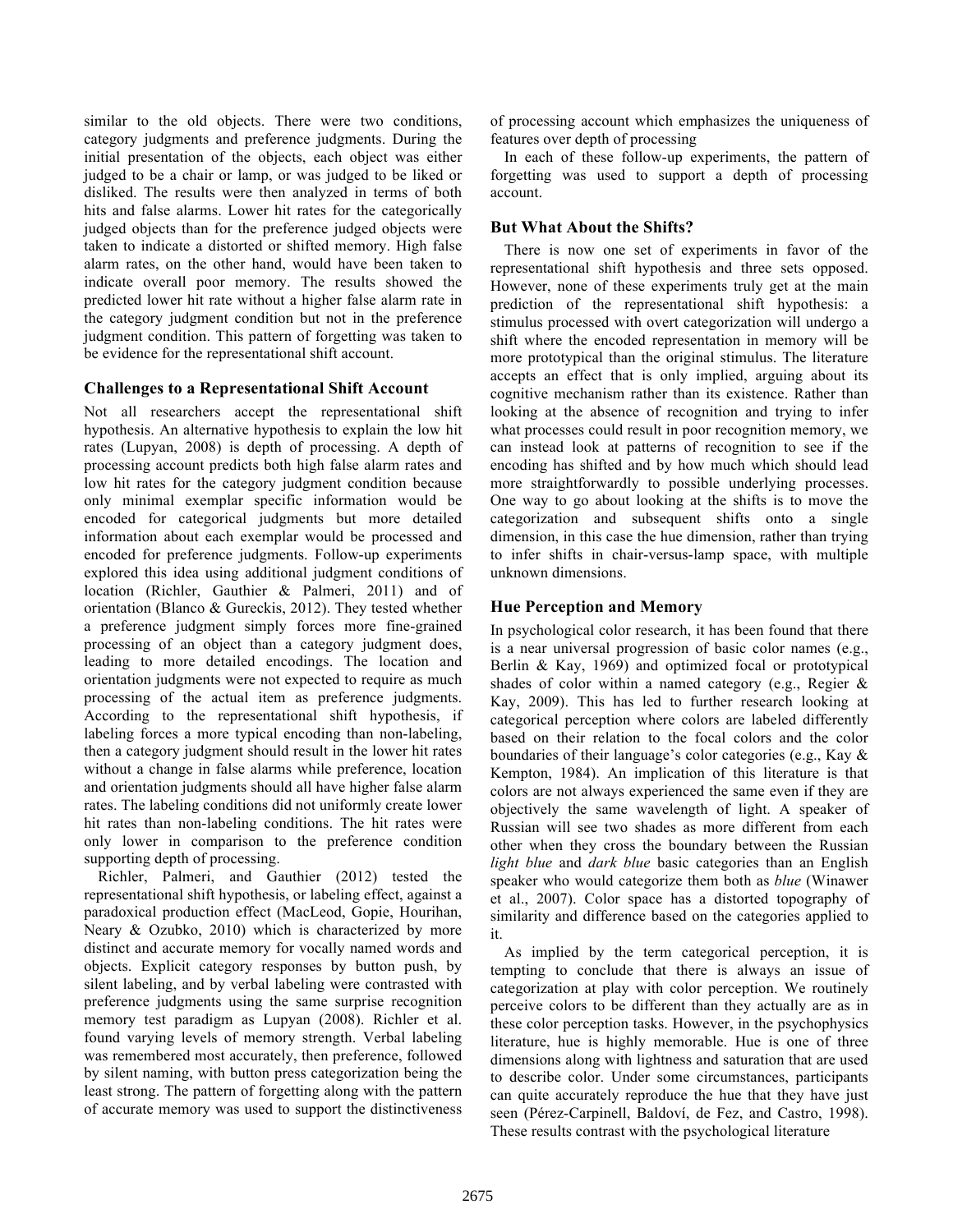

Figure 1: Example colored silhouettes. The silhouettes are representative of the two color categories: red and green, as well as the two animacy categories: living and non-living.

Focused on distortion, instead suggesting that we do not always influence the colors we see with top-down knowledge but truly record hues as they objectively are in the world.

Color is a domain where memory has proven accurate to experience and is a domain where categories affect perception. The representational shift hypothesis can be tested in a domain where memory has shown to be accurate to experience without labels. By adding labels alongside hue perception we can see if representations of the colors do indeed shift.

## **Experiment**

The present experiment was designed to test the predictions of the representational shift hypothesis: There is a systematic prototypical shift of memory for overtly labeled objects, and preference-judged objects are not subject to the same shift. Preference-judged objects could lack a representational shift or at the least demonstrate a less strongly prototypical shift.

#### **Method**

**Participants** 39 participants were recruited through UC Merced's participant pool. All participants were monolingual or early (by age 10) bilingual English speakers. Participants had normal or corrected to normal vision. They also had normal color vision, tested using the CITY color vision test (City University, 2002) at the conclusion of the experimental session.

Stimuli 40 colored silhouettes were created in Adobe Photoshop for the study phase of the experiment. All colors



Figure 2: A representation of CIE L\*C\*h color space. The variations in hue are calculated in degrees on the plane of lightness and the radius of saturation. (http://nyman.netsolution.ch/IT8FujiProvia.htm)

were calculated in device independent CIE L\*a\*b\* color space and converted to RGB device dependent color space via unique monitor profiles created by a X-rite i1 Display Pro color calibrator to ensure color constancy across testing stations. 20 silhouettes were living things such as a giraffe and a butterfly, and 20 silhouettes were non-living objects such as a pan and an airplane (see Figure 1). 8 main hues, 4 reds and 4 greens were selected. The colors had the lightness and saturation values of their category's focal color (Sturges & Whitfield, 1995). Each object was randomly assigned a hue of red and a hue of green. The silhouettes were randomly assigned to 4 groups of 10 objects, 5 living and 5 non-living. The groups were then assigned a color category between subjects (i.e. Participant 1 saw groups 1  $\&$  2 in their red hues and groups 3 $\&$  4 in their green hues while Participant 2 saw groups 1 & 3 in red and groups  $2 \& 4$  in green, etc.) The semi-random creation of colored silhouettes preserves color and animacy balances while counterbalancing the color/shape pairings across participants.

For the testing phase of the experiment, four variations of each of the 8 main hues were calculated in CIE L\*C\*h color space (Figure 2) with a distance of  $4^\circ$  along the hue dimension from its adjacent hue. A test scale for each silhouette of two steps more typical, one step more typical, the original, one step less typical, and two steps less typical was created.

### **Procedure**

The experiment consisted of two main parts: a judgment phase and a memory test. Each participant encountered 80 judgment trials followed by 40 memory trials. For the judgment phase, the participants had been instructed to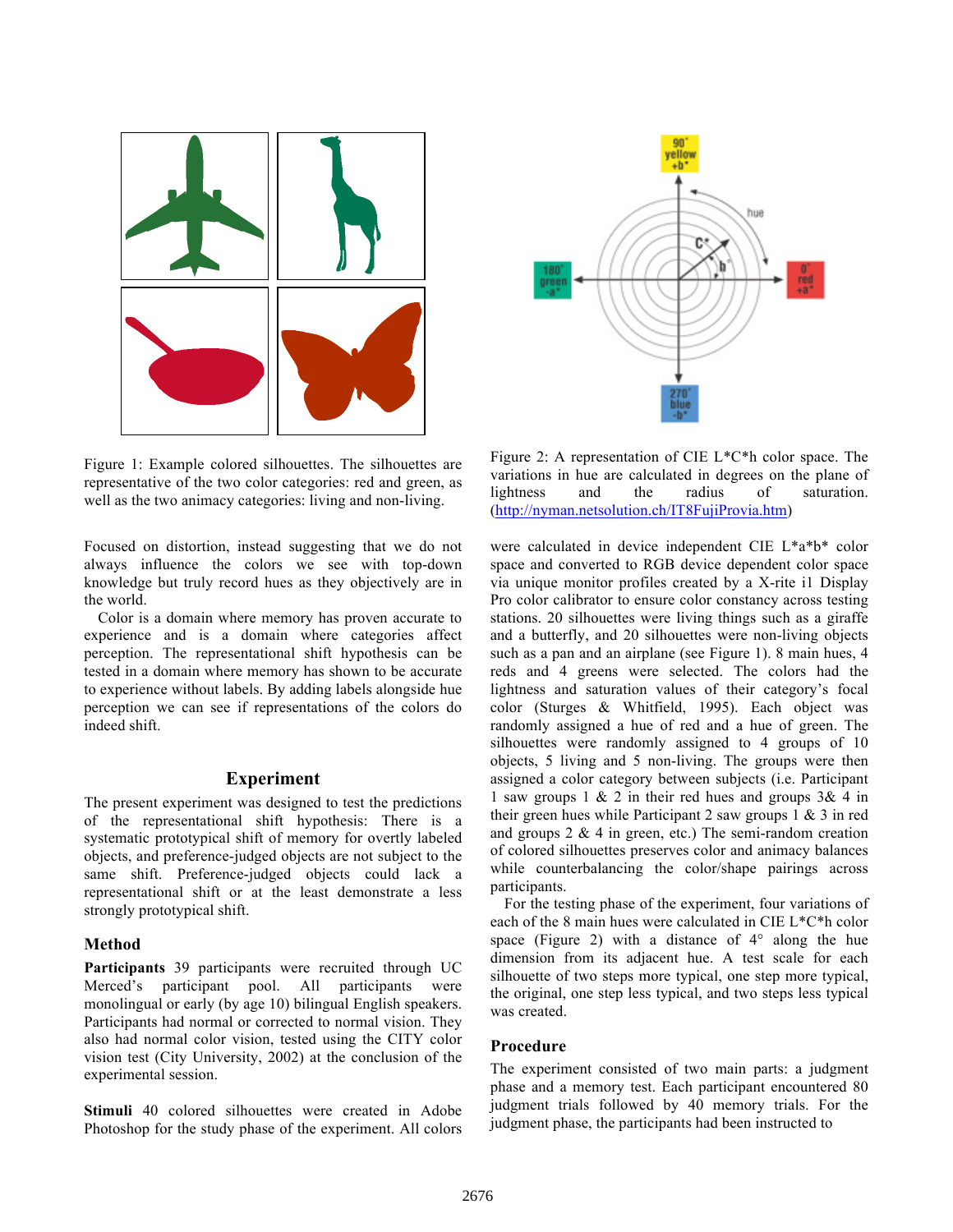What color was this shape when you saw it earlier?

**Hue Variant Chosen by Judgment Condition** 



Figure 3: The memory test display of 5 hue variants.

Figure 4: Average percent of each hue typicality chosen by participants. 20% chosen would be expected if participants were choosing at random.

remember the silhouettes as they would show up more than once but were not explicitly told of a memory test.

Initially, participants were instructed in the two types of judgments: color ("1" for red or "2" for green) and preference ("3" for like or "4" for dislike). Tags were placed above the keys on the keyboard to remind participants of the mappings mid-task. The trials were presented in alternating judgment blocks with 10 trials per block. Each silhouette was judged twice by each participant, both within the same judgment type (e.g., if the giraffe was judged for color the first time it appeared, the giraffe would be again judged for color the second time it appeared). The silhouettes were judged in each judgment condition between participants.

Each trial consisted of a fixation cross (1500ms), the silhouette to be judged (300ms), a question mark eliciting the judgment for that block (700ms), followed by a blank screen (1000ms).

After the judgment phase, participants were then tested for hue memory. The memory trials consisted of a circular array of the 5 hue variants of a particular silhouette (Figure 3). The array had the hues in graded clockwise order with the most typical hue rotated to a random position by trial resulting in a consistent appearance of selecting from a gradient of hues but avoiding position effects that would be present in a line. Each of the 5 positions had a location label 1 through 5 that participants entered on the keyboard to make their selection. There was no time limit imposed on the memory test responses with an intertrial interval of 1500ms.

### **Results**

Not all participants proved equally skilled or motivated to complete this task. The following criteria needed to be met in order to include a participant's data in the analysis: at least 80% accuracy for color judgments (4 participants did not meet this criteria), and responded using at least 3 of the 5 memory test positions (6 participants did not meet this criteria). As a result, 29 participants were included in the analyses.

As can be seen in Figure 4, there was a systematic shift of responses in the hue memory test. As described above, the position of the hues was randomized, disambiguating position responses from typicality. The judged stimuli selected were both clockwise and counterclockwise to the focal color in color space disambiguated hue space direction and the direction of typicality. Only when taking into account the relative direction in hue space of the focal color does the systematic bias emerge from the data.

There are three main questions to be addressed in the data analysis to test the representational shift hypothesis: Is there a shift of memory for color judged silhouettes? Is there a shift for preference judged silhouettes? Is there a difference between the two shifts should they both be observed?

To test whether there is a shift for items in the color judgment condition, a one sample t-test with a comparison value of 3 was performed on the average typicality value of the hue chosen at memory test. Responses lower than 3 are more typical of the color category, a response of 3 is true to the original color viewed, and response values higher than 3 are atypical of the color category. The mean response typicality for color judged silhouettes is 2.70. The mean is significantly lower than 3, indicating that the shift is in the prototypical direction,  $t(28)=3.93$ ,  $p<.001$ . In the color judgment condition, there is an observed representational shift is the prototypical direction as predicted by the representational shift hypothesis.

To test whether there is a representational shift for items in the preference condition, another one sample t-test with a comparison value of 3 was preformed. Again the mean response typicality is less than 3 at 2.56 indicating a prototypical representational shift,  $t(28)=5.82$ ,  $p<0.01$ . The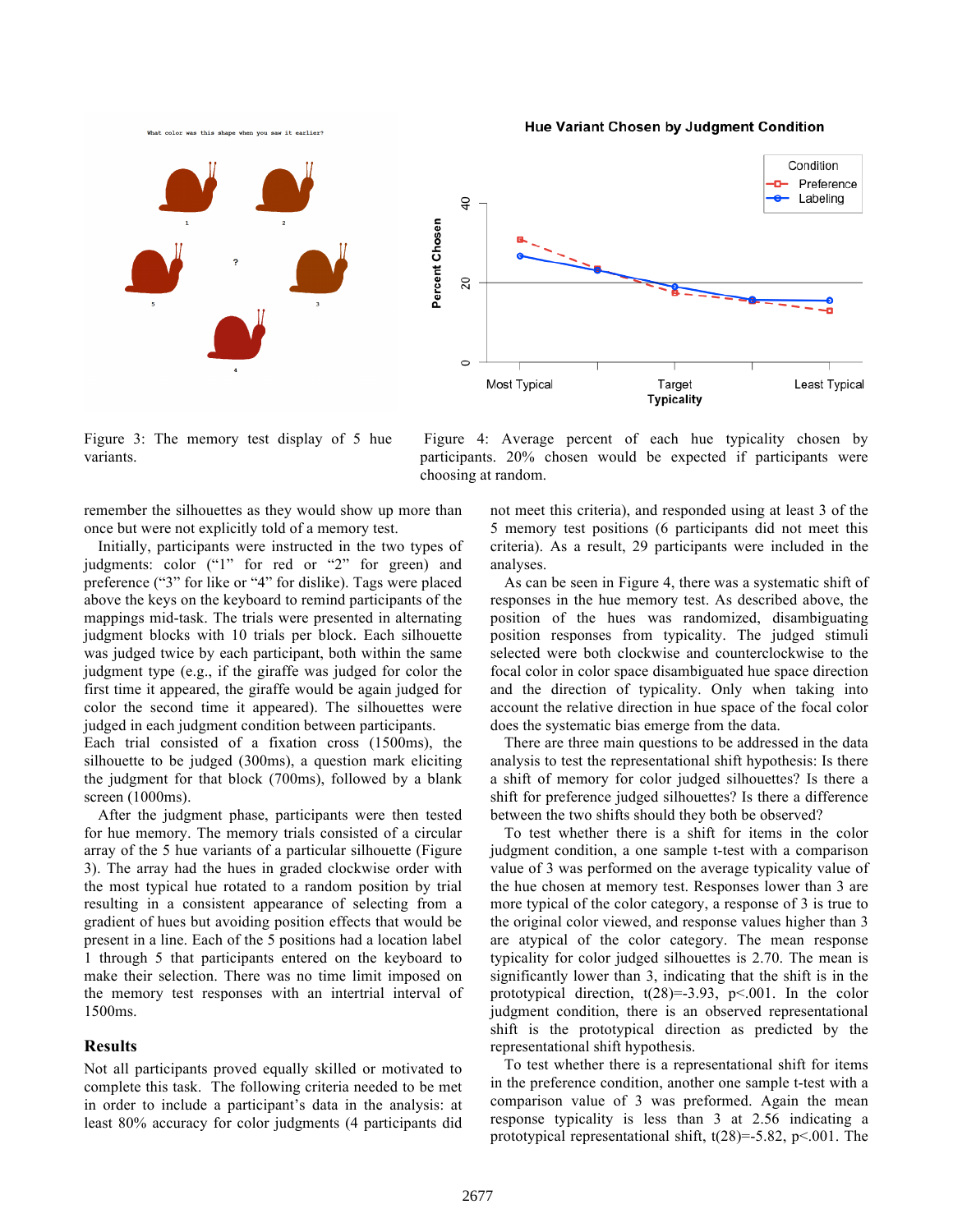representational shift hypothesis does not explicitly reject such a shift, but it does predict that the shift due to labeling should be stronger.

Finally, the mean is significantly greater for the color condition (2.70) than the preference condition (2.59), paired  $t(28)=2.05$ ,  $p<.05$ . The direction of the difference is actually the opposite of the prediction made by the representational shift hypothesis. There is more of a prototypical shift for preference-judged stimuli than color judged stimuli. Even if the two conditions being statistically different were a matter of chance, it is quite unlikely that they are truly different in the opposite direction.

### **Discussion**

As designed, this paradigm allows us to directly view representational shifts within hue color space. Participants were exposed to colored silhouettes then tested on 5 variations of the original silhouette. Participants on average chose hues that were slightly more prototypical of the basic color category than the hue that they had originally seen. This is the prototypical representational shift predicted by the representational shift hypothesis. However, the type of judgment made on the silhouette did not make a difference in whether a prototypical representational shift occurred. In contrast to the predictions of the representational shift account, participants chose a more prototypical hue in even larger proportions when they had made preference judgments about a silhouette rather than labeling the color category.

### **Depth of Processing**

In previous experiments there have been measurable differences between conditions (Blanco & Gureckis, 2012; Lupyan, 2008; Richler et al. 2011, 2012) that were interpreted as superior memory for preference-judged items. The restriction to a single dimension for variation limited the ways in which preference-judged items could be uniquely encoded into memory to benefit recognition. For the dimension tested, the depth of processing predictions could have been turned around with color being more deeply processed with category judgments than with preference judgments. While making preference judgments, participants were not limited to opining on the color. It is plausible that they paid more attention to whether they liked giraffes and pans than the particular hue. Thus, a depth of processing account of the present results appears most plausible.

### **Implications of Representational Shifts**

Earlier we discussed a potential implication of representational shifts: a pervasive influence of past experience and existing categories on new representations. These representations then become part of the categories that proceed to influence representational shifts in future experiences. Rather than categories being an accumulation of raw experience, these distortions in how new exemplars

are encoded support existing category structures and discourage new categorization schemes from developing in well-categorized domains. As categorization schemes mature, the representational shifts would cascade, potentially reaching the extreme of the characteristically discrete looking categorical perception effect (Harnad, 1987; *but see* Huette & McMurray, 2010). These implications hold for the representational shift effect regardless of the mechanism behind the shifts.

## **Online Influence of Categories**

Categories, regardless of overt labeling, affect memory. In the context of this experiment, hue memory was not as accurate as it has been reported in other research (e.g., Pérez-Carpinell et al., 1998). Given that categorization of objects is fairly automatic (Grill-Spector & Kanwisher, 2005), having category judgments in the course of the experiment could have created a 'category-relevant' context where regardless of explicit categorization responses, categories were activated for all stimuli. The implication is that categories alter memory formation online rather than being a permanent perceptual bias consistent with recent research (e.g. Landau, Dessalegn, & Goldberg, 2010). A non-category relevant context with added overt labels is a possible scenario where labeling may have an effect on representational shifts.

## **Time Course**

Our previous research (Kelly & Heit, 2012) has shown that atypical representational shifts—shifts away from the prototype—are found with immediate (half second and five second delay) recognition tests. At some point between five seconds and a few minutes representations go from being distorted atypically to being distorted typically. Representations are not veridical to the stimulus initially or subsequently.

It's possible that these shifts are symptomatic of competing needs of working memory and long term memory. Working memory could privilege differentiating information in case details are important in the moment. Detailed information that will go unused would deplete resources unnecessarily when being encoded into long term memory, making relying on the category general information to supply a complete representation upon recall more advantageous. Variables that change depth of processing could be indicative of how likely specific differentiating information is to be needed in the future. These explanations for the mobility of representational shifts are purely speculative and need to be researched further.

## **Push or Pull?**

Lupyan (2008) hypothesized the mechanism of blended representations between exemplar and category prototype as the cause of prototypical representational shifts. Another proposed mechanism to account for this bias is boundary truncation (Huttenlocher, Hedges, Lourenco, Crawford, &